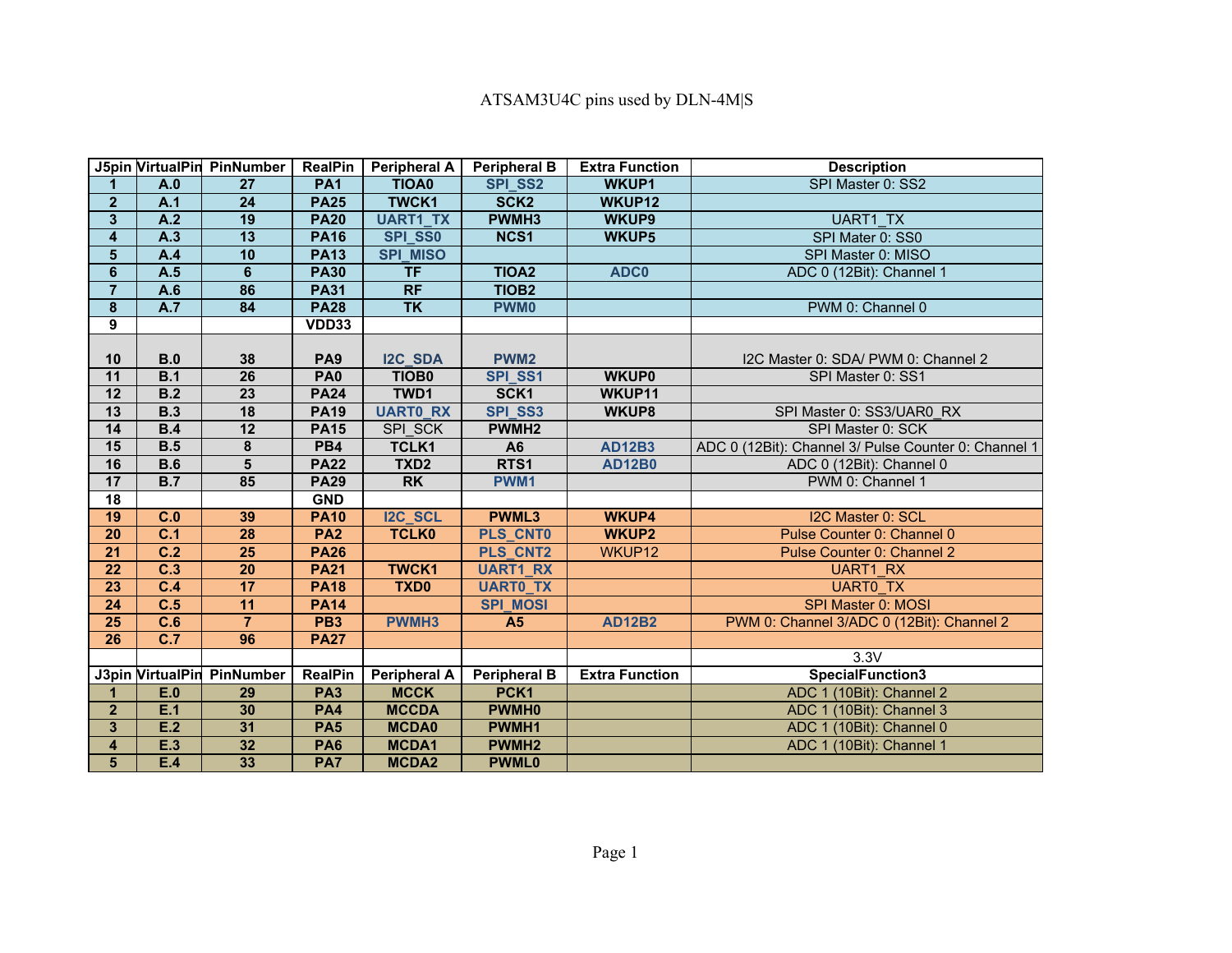## ATSAM3U4C pins used by DLN-4M|S

| 6                       | E.5              | 37                      | PA <sub>8</sub> | MCDA3               | <b>PWML1</b>                 |                       |                         |
|-------------------------|------------------|-------------------------|-----------------|---------------------|------------------------------|-----------------------|-------------------------|
| $\overline{7}$          |                  |                         | VDD33           |                     |                              |                       | 3.3V                    |
| 8                       |                  |                         | VDD33           |                     |                              |                       | 3.3V                    |
| $\overline{9}$          |                  |                         | <b>GND</b>      |                     |                              |                       | <b>GND</b>              |
| 10                      |                  |                         | <b>GND</b>      |                     |                              |                       | <b>GND</b>              |
| 11                      | E.6              | 63                      | <b>PB22</b>     | A21/NANDALE         | RTS2                         |                       |                         |
| 12                      | E.7              | 62                      | <b>PB23</b>     | A22/NANDCLE         | CTS2                         |                       |                         |
| 13                      | F.0              | 65                      | <b>PB20</b>     | <b>NCS0</b>         | <b>PWML3</b>                 |                       |                         |
| 14                      | F.1              | 64                      | <b>PB21</b>     | A21/NANDALE         | RTS <sub>2</sub>             |                       |                         |
| 15                      | F.2              | 67                      | <b>PB18</b>     | <b>NANDWE</b>       | <b>PWML1</b>                 |                       |                         |
| 16                      | F.3              | 66                      | <b>PB19</b>     | <b>NRD</b>          | <b>PWML2</b>                 |                       |                         |
| $\overline{17}$         | F.4              | 69                      | <b>PB14</b>     | $\overline{D5}$     | PWMH1                        |                       |                         |
| $\overline{18}$         | F.5              | 68                      | <b>PB17</b>     | <b>NANDOE</b>       | <b>PWML0</b>                 |                       |                         |
| 19                      | F.6              | $\overline{71}$         | PB <sub>9</sub> | D <sub>0</sub>      | <b>DTRO</b>                  |                       |                         |
| $\overline{20}$         | F.7              | $\overline{70}$         | <b>PB10</b>     | $\overline{D1}$     | <b>DSR0</b>                  |                       |                         |
|                         | J4pin VirtualPin | PinNumber               | <b>RealPin</b>  | <b>Peripheral A</b> | <b>Peripheral B</b>          | <b>Extra Function</b> |                         |
| 1                       | D.0              | 99                      | PB7             | RTS0                | A0/NBS0                      | AD <sub>2</sub>       |                         |
| $\overline{2}$          | D.1              | 100                     | PB <sub>8</sub> | CTS0                | A <sub>1</sub>               | AD <sub>3</sub>       |                         |
| $\overline{\mathbf{3}}$ | D.2              | $\overline{97}$         | PB <sub>5</sub> | <b>TIOA1</b>        | $\overline{A7}$              | AD <sub>0</sub>       |                         |
| $\overline{\mathbf{4}}$ | D.3              | 98                      | PB <sub>6</sub> | <b>TIOB1</b>        | D <sub>15</sub>              | AD1                   |                         |
| 5                       | D.4              | 94                      | <b>PB12</b>     | D <sub>3</sub>      | $\overline{R}$ <sub>10</sub> |                       |                         |
| $6\phantom{a}$          | D.5              | 95                      | <b>PB13</b>     | $\overline{D4}$     | <b>PWMH0</b>                 |                       |                         |
| $\overline{7}$          | D.6              | 92                      | PB <sub>2</sub> | PWMH <sub>2</sub>   | A4                           | WKUP15                |                         |
| $\overline{\mathbf{8}}$ | D.7              | 93                      | <b>PB11</b>     | D <sub>2</sub>      | <b>DCD0</b>                  |                       |                         |
| $\overline{9}$          |                  |                         | VDD33           |                     |                              |                       | 3.3V                    |
| 10                      |                  |                         | <b>GND</b>      |                     |                              |                       | <b>GND</b>              |
|                         |                  | 51                      |                 | <b>TDI</b>          |                              |                       | <b>Jtag Debug</b>       |
|                         |                  | 54                      |                 | <b>TDO/TRACESWO</b> |                              |                       | <b>Jtag Debug</b>       |
|                         |                  | 55                      |                 | <b>TMS/SWDIO</b>    |                              |                       | <b>Jtag Debug</b>       |
|                         |                  | 56                      |                 | <b>TCK/SWCLK</b>    |                              |                       | <b>Jtag Debug</b>       |
|                         |                  | $\overline{57}$         |                 | <b>NRST</b>         |                              |                       | <b>Controller reset</b> |
|                         |                  |                         |                 |                     |                              |                       |                         |
|                         |                  | 1                       | <b>VDDANA</b>   |                     |                              |                       | Analog power 3.3V       |
|                         |                  | $\overline{\mathbf{2}}$ | <b>ADVREF</b>   |                     |                              |                       | <b>ADC</b> reference    |
|                         |                  | $\mathbf{9}$            | <b>VDDCORE</b>  |                     |                              |                       | Power 1.8V in           |